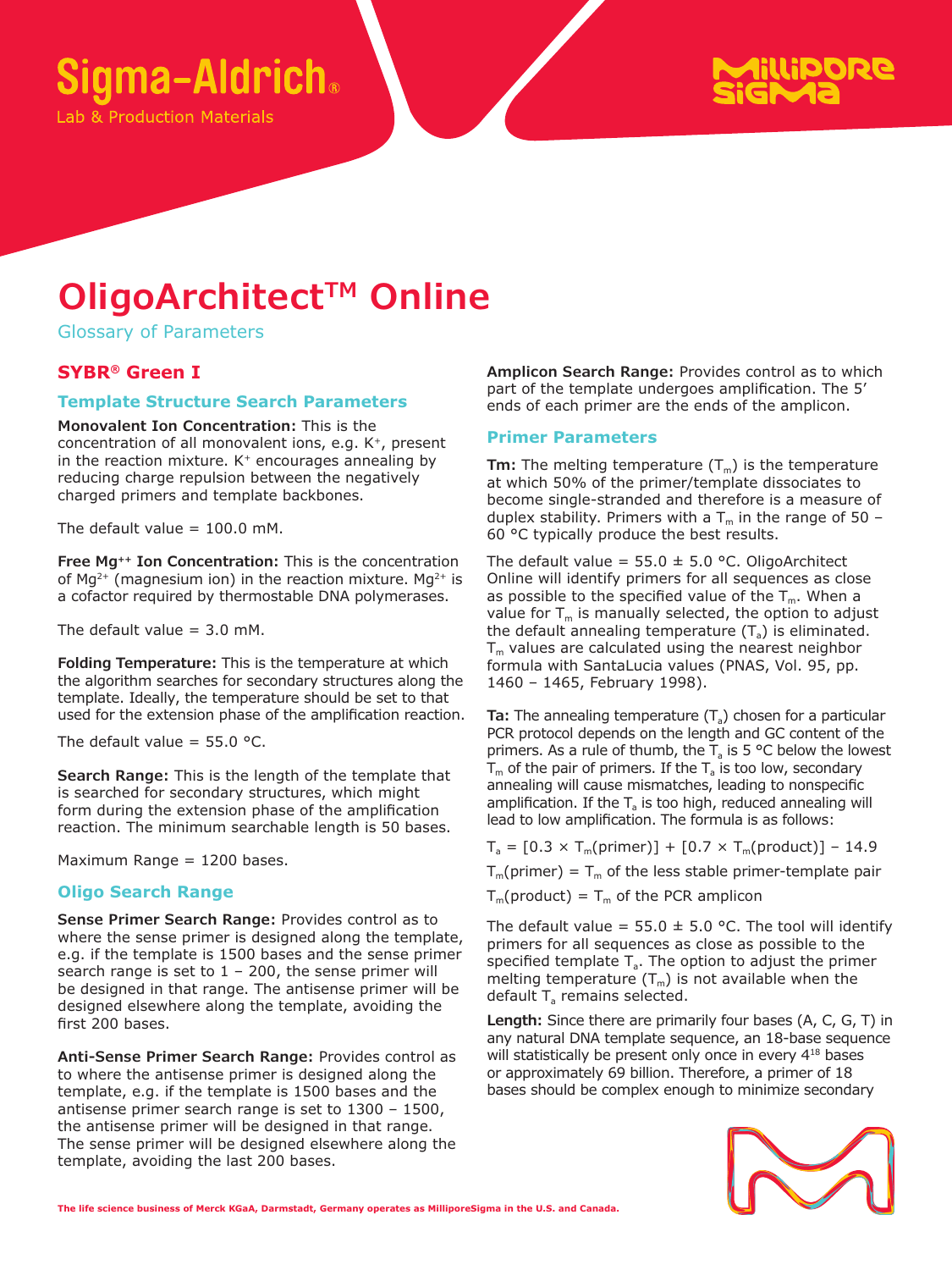annealing. Likewise, primers longer than approximately 24 bases generally do not show higher specificity.

The default value  $= 18 - 24$  bp.

**Amplicon Length:** Typically, chosen lengths to be amplified are > 500 bases for traditional PCR and 100 – 200 bases for qPCR. The formula is as follows:

Amplicon Length = (position of antisense primer – position of sense primer)  $+1$ 

The default value  $= 75 - 200$  bp.

**Alternate Primer Pairs:** While the best primers are displayed on the main results screen, up to 50 alternative designs are available.

The default value  $=$  5 primer pairs.

## **Advanced Primer Parameters**

**Hairpin Maximum ΔG (3' End):** The Gibbs free energy change (ΔG) is a measure of the spontaneity of formation of the most stable hairpin that is acceptable at the 3' end. ΔG is the energy required to break the secondary structure, and larger negative values indicate stable, undesirable hairpins that can adversely affect the reaction.  $\Delta G = \ge -3$  kcal mol<sup>-1</sup> is usually well tolerated.

The default value =  $-3.0$  kcal mol<sup>-1</sup>.

**Hairpin Maximum ΔG (Internal):** The Gibbs free energy change (ΔG) is a measure of the spontaneity of formation of the most stable hairpin in the internal region of a primer. ΔG is the energy required to break the secondary structure, and larger negative values indicate stable, undesirable hairpins that can adversely affect the reaction.  $\Delta G = \ge -5$  kcal mol<sup>-1</sup> is usually well tolerated.

The default value =  $-5.0$  kcal mol<sup>-1</sup>.

**3' End Maximum ΔG:** The Gibbs free energy change (ΔG) is a measure of the spontaneity of formation of the most stable duplex between the last 5 bases from the 3' end and its exact complement in the template. ΔG is the energy required to break the secondary structure, and larger negative values indicate a higher propensity for false priming as the 3' end can initiate polymerization even if the remainder of the primer does not bind well. Primers with a ΔG more negative than the specified value are not considered. Primers with a ΔG between -4 and the specified value are rated lower.

The default value =  $-12.0$  kcal mol<sup>-1</sup>.

**Self Dimer Maximum ΔG (3' End):** The Gibbs free energy change (ΔG) is a measure of the spontaneity of formation of a dimer between the 3' ends of two samesense primers. ΔG is the energy required to break the secondary structure, and larger negative values indicate a higher propensity for identical primers to hybridize to each other rather than to the template.  $\Delta G = \ge -5$  kcal mol<sup>-1</sup> is usually well tolerated.

The default value =  $-5.0$  kcal mol<sup>-1</sup>.

**Self Dimer Maximum ΔG (Internal):** The Gibbs free energy change (ΔG) is a measure of the spontaneity of formation of a dimer between the internal regions of two same-sense primers. ΔG is the energy required to break the secondary structure, and larger negative values indicate a higher propensity for identical primers to hybridize to each other rather than to the template.  $\Delta G = \ge -6$  kcal mol<sup>-1</sup> is usually well tolerated.

The default value =  $-6.0$  kcal mol<sup>-1</sup>.

### **Run/Repeat (dinucleotide) maximum length:**

Primers with long runs of the same base or repeats of a consecutive dinucleotide should be avoided as they lead to mispriming. Runs/repeats of 4 bases are usually well tolerated.

The default value  $=$  4 bp.

#### **GC clamp – Consecutive G/C's at 3' end:** The presence of consecutive G and C bases within the last 5 bases of the 3' end help promote specific binding due to the greater number of hydrogen bonds present. For example, the sequence:

#### GCTTGCTGCGTTCACACTGC

contains 1 GC clamp. More than 3 G's or C's should be avoided, as it will make the 3' end maximum ΔG more negative and therefore unfavorable. Primers with less than the specified number of G's or C' s are rated lower. If the specified value is set to 0, the tool will attempt to design such primers. However, if no such primers can be designed, primers with GC clamps will be reported and rated lower.

The default value  $= 1$ .

**GC%:** It is an empirical observation that the optimal range for SYBR Green I primers is 30.0 – 80.0%.

The default value =  $30.0 - 80.0\%$ .

#### **Advanced Primer Pair Parameters**

Maximum Primer Pair T<sub>m</sub> Mismatch: This is the maximum difference between the  $T_m$  values of the two primers. A difference of  $\geq$  5 °C can prevent amplification.

The default value =  $4.0$  °C.

**Cross Dimer Maximum ΔG (3' End):** The Gibbs free energy change (ΔG) is a measure of the spontaneity of formation of a dimer between the 3' ends of the sense and antisense primers. ΔG is the energy required to break the secondary structure, and larger negative values indicate a higher propensity for the sense and antisense primers to hybridize to each other rather than to the template.  $\Delta G = \ge -5$  kcal mol<sup>-1</sup> is usually well tolerated.

The default value =  $-5.0$  kcal mol<sup>-1</sup>.

**Cross Dimer Maximum ΔG (Internal):** The Gibbs free energy change  $( \Delta G)$  is a measure of the spontaneity of formation of a dimer between the internal regions of the sense and antisense primers. ΔG is the energy required to break the secondary structure, and larger negative values indicate a higher propensity for the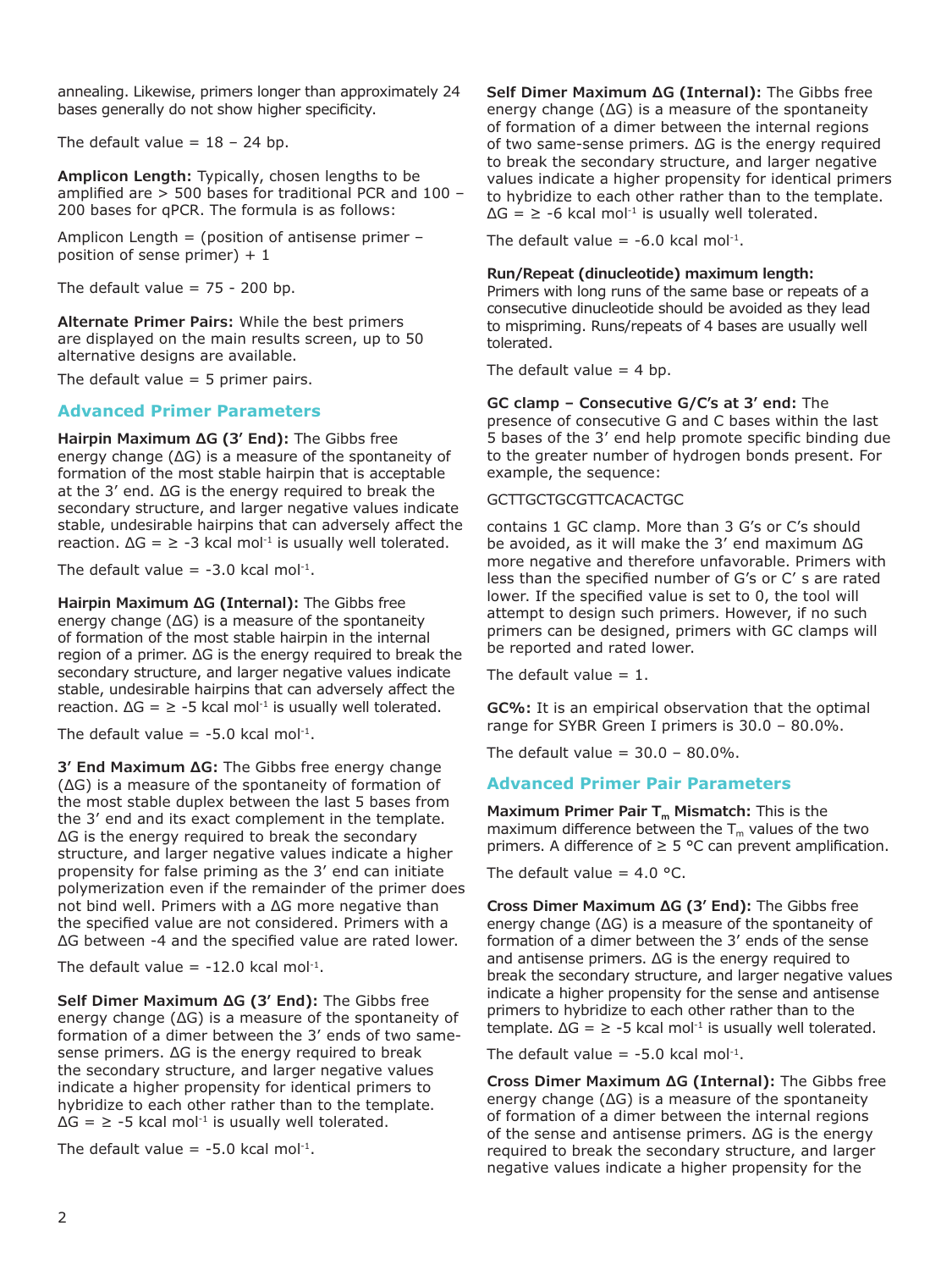sense and antisense primers to hybridize to each other rather than to the template.  $\Delta G = \ge -6$  kcal mol<sup>-1</sup> is usually well tolerated.

The default value =  $-6.0$  kcal mol<sup>-1</sup>.

## **Reactions Conditions**

**Primer Concentration:** The default value = 100.0 nM.

**Monovalent Ion Concentration:** This is the concentration of all monovalent ions, e.g. K<sup>+</sup>, present in the reaction mixture.  $K^+$  encourages annealing by reducing charge repulsion between the negatively charged primers and template backbones.

The default value =  $100.0$  mM.

**Free Mg++ Ion Concentration:** This is the concentration of  $Mq^{2+}$  (magnesium ion) in the reaction mixture. Mg<sup>2+</sup> is a cofactor required by thermostable DNA polymerases.

The default value  $= 3.0$  mM.

**Total Na[+] Equivalent:** The sodium equivalent is calculated as follows:

 $[Na^+]$  = Monovalent ion concentration + 4  $\times$  (Free  $Mq^{2+1/2}$  (all in molarity)

**Temperature for Free Energy Calculation:** This is used to calculate the Gibbs free energy (ΔG) in the formula: ΔG = ΔH - T ΔS.

The default value =  $25.0$  °C (298K).

# **Dual-Labeled Probe**

### **Template Structure Search Parameters**

**Monovalent Ion Concentration:** This is the concentration of all monovalent ions, e.g. K+, present in the reaction mixture.  $K^+$  encourages annealing by reducing charge repulsion between the negatively charged primers/probe and template backbones.

The default value =  $100.0$  mM.

**Free Mg++ Ion Concentration:** This is the concentration of Mg<sup>2+</sup> (magnesium ion) in the reaction mixture. Mg<sup>2+</sup> is a cofactor required by thermostable DNA polymerases.

The default value  $= 5.0$  mM.

**Folding Temperature:** This is the temperature at which the algorithm searches for secondary structures along the template. Ideally, the temperature should be set to that used for the extension phase of the amplification reaction.

The default value =  $55.0$  °C.

**Search Range:** This is the length of the template that is searched for secondary structures, which might form during the extension phase of the amplification reaction. The minimum searchable length is 50 bases.

Maximum Range = 1200 bases.

# **Oligo Search Range**

**Sense Primer Search Range:** Provides control as to where the sense primer is designed along the template, e.g. if the template is 1500 bases and the sense primer search range is set to  $1 - 200$ , the sense primer will be designed in that range. The antisense primer will be designed elsewhere along the template, avoiding the first 200 bases.

**Anti-Sense Primer Search Range:** Provides control as to where the antisense primer is designed along the template, e.g. if the template is 1500 bases and the antisense primer search range is set to 1300 – 1500, the antisense primer will be designed in that range. The sense primer will be designed elsewhere along the template, avoiding the last 200 bases.

**Dual-Labeled Probe Search Range:** Provides control as to where the probe is designed along the template, e.g. if the template is 1500 bases and the probe search range is set to 650 – 850, the probe will be designed in that range. The sense and antisense primers will be designed upstream and downstream, respectively, elsewhere along the template, avoiding the middle 200 bases.

**Amplicon Search Range:** Provides control as to which part of the template undergoes amplification. The 5' ends of each primer are the ends of the amplicon.

#### **Primer Parameters**

**Length:** Since there are primarily four bases (A, C, G, T) in any natural DNA sequence, an 18-base sequence will statistically be present only once in every 4<sup>18</sup> bases or approximately 69 billion. Therefore, a primer of 18 bases should be complex enough to minimize secondary annealing. Likewise, primers longer than approximately 25 bases generally do not show higher specificity.

The default value  $= 18 - 25$  bp.

**Tm:** The melting temperature  $(T_m)$  is the temperature at which 50% of the primer / template dissociates to become single-stranded and therefore is a measure of duplex stability. Primers with a  $T_m$  in the range of 54 – 64 °C typically produce the best results. Primers with  $T_m$  > 65 °C often undergo secondary annealing.

The default value =  $59.0 \pm 5.0$  °C. The tool will find primers for all sequences as close as possible to the specified value of the  $T_m$ . The values are calculated using the nearest neighbor formula with SantaLucia values (PNAS, Vol. 95, pp. 1460 – 1465, February 1998).

**Amplicon Length:** Typically, chosen lengths to be amplified are 100 – 150 bases for qPCR. The formula is as follows:

Amplicon Length = (position of antisense primer  $$ position of sense primer)  $+1$ 

The default value  $= 70 - 200$  bp.

#### **Probe Parameters**

**Length:** Non-modified probes shorter than 15 bases often lack specificity. Probes longer than 30 bases (canonical B-DNA has a rise—bp length along the helical axis—of 3.4 Å) may produce a poor signal to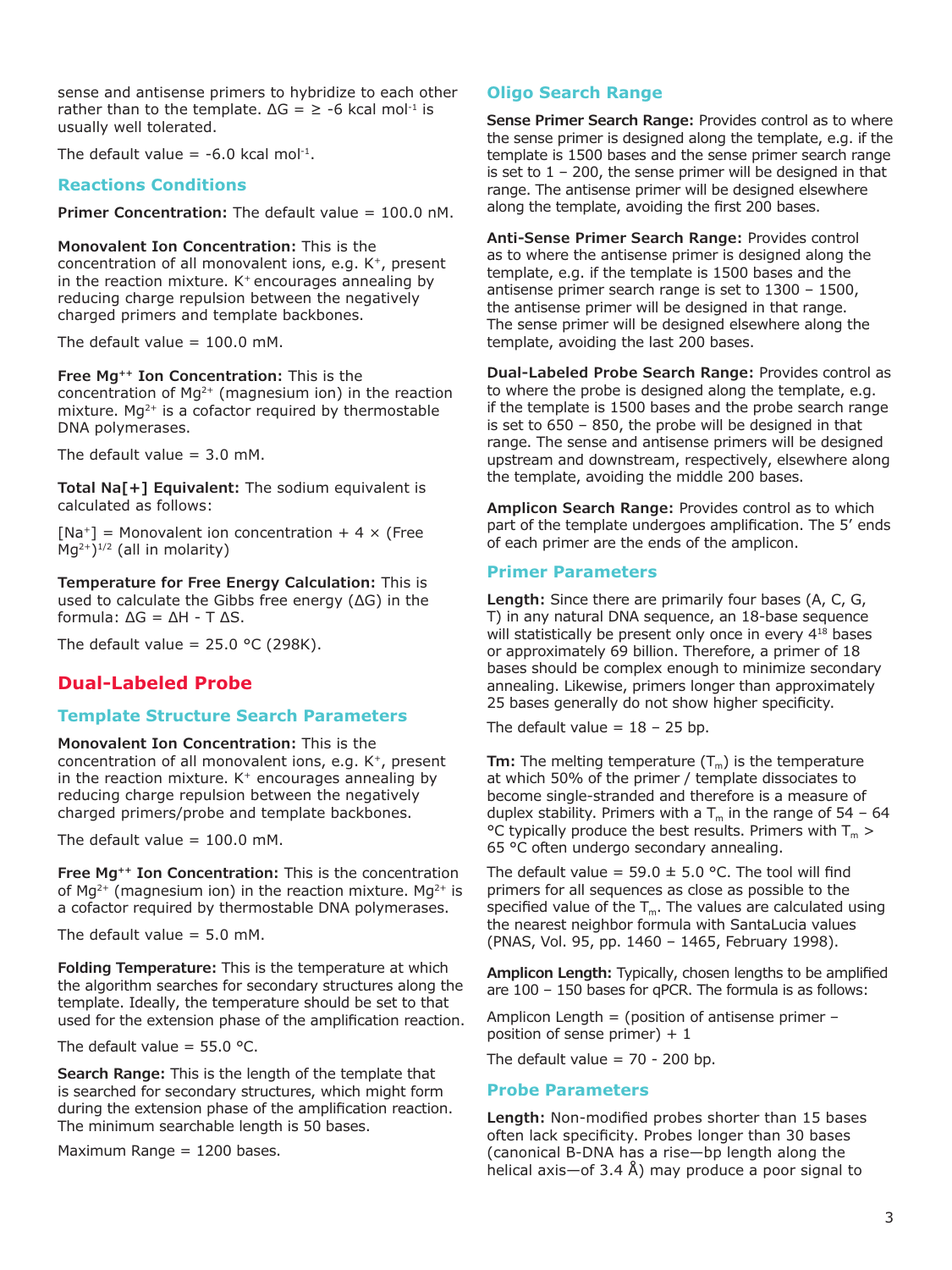noise ratio since FRET between a reporter and quencher typically occurs at a distance of no greater than 100 Å. Ideal probe lengths are typically  $15 - 40$  bases.

The default value  $= 20 - 27$  bp.

**Tm:** The melting temperature  $(T_m)$  is the temperature at which 50% of the probe / template dissociate to become single-stranded and therefore is a measure of duplex stability. The probe  $T_m$  should be approximately 10 °C higher than the  $T_m$  of the primers to ensure that the probe is fully hybridized during primer extension.

The default value = Primer  $T_m + 10.0$  °C  $\pm$  5.0 °C.

# **Output Options**

**Design Sense Probe / Design Anti-sense Probe:** This option defines the sense of the probe and is only available when the sequence has a SNP.

The default value = Design Sense Probe.

**Alternate Assays:** While the best primer / probe set is displayed on the main results screen, up to 50 alternative assays are available.

The default value  $=$  5 assays.

# **Advanced Design Parameters**

**Hairpin Maximum ΔG:** The Gibbs free energy change (ΔG) is a measure of the spontaneity of formation of the most stable hairpin in the internal region of a probe. ΔG is the energy required to break the secondary structure, and larger negative values indicate stable, undesirable hairpins that can adversely affect the reaction.  $\Delta G = \geq$ -6 kcal mol<sup>-1</sup> is usually well tolerated.

The default value =  $-6.0$  kcal mol<sup>-1</sup>.

**Self Dimer Maximum ΔG:** The Gibbs free energy change (ΔG) is a measure of the spontaneity of formation of a dimer between the internal regions of two probes. ΔG is the energy required to break the secondary structure, and larger negative values indicate a higher propensity for identical probes to hybridize to each other rather than to the template.  $\Delta G = \ge -10$  kcal mol<sup>-1</sup> is usually well tolerated.

The default value  $= -10.0$  kcal mol<sup>-1</sup>.

**Run/Repeat (Dinucleotide) Maximum Length:** Probes with long runs of the same base or repeats of a consecutive dinucleotide should be avoided as they lead to misbinding. Runs/repeats of 4 bases are usually well tolerated.

The default value  $=$  4 bp.

**Maximum Bases Between Primer & Probe:** This is the maximum acceptable distance between primer and probe. The probe should be designed to within 10 – 20 bases of the primer that anneals to the same strand as the probe, without any overlaps.

The default value  $= 20$  bp.

**GC%:** The ideal range for Dual-Labeled Probes in the 5' nuclease assay is 30.0 – 80.0%.

The default value =  $30.0 - 80.0\%$ .

**Probe must not have more G than C bases:** It is an empirical observation that probes with more G than C bases will often produce reduced normalized fluorescence values.

The default value  $=$  checked.

**Avoid G base at 5'end:** Guanine is an effective quencher of fluorescence and should not be adjacent to the reporter dye.

The default value  $=$  checked.

# **Advanced Primer Parameters**

**3' End Maximum ΔG:** The Gibbs free energy change (ΔG) is a measure of the spontaneity of formation of the most stable duplex between the last 5 bases from the 3' end and its exact complement in the template. ΔG is the energy required to break the secondary structure, and larger negative values indicate a higher propensity for false priming as the 3' end can initiate polymerization even if the remainder of the primer does not bind well. Primers with a ΔG more negative than the specified value are not considered. Primers with a ΔG between -4 and the specified value are rated lower.

The default value =  $-12.0$  kcal mol<sup>-1</sup>.

# **G/C Clamp – Consecutive G/C's at 3' End:** The

presence of consecutive G and C bases within the last 5 bases of the 3' end helps promote specific binding due to the greater number of hydrogen bonds present. For example, the sequence:

### GCTTGCTGCGTTCACACTGC

contains 1 GC clamp. More than 3 G's or C's should be avoided, as it would make the 3' end maximum ΔG more negative and therefore unfavorable. Primers with less than the specified number of G's or C' s are rated lower. If the specified value is set to 0, the program will attempt to design such primers. However, if no such primers can be designed, primers with GC clamps will be reported and rated lower.

The default value  $= 1$ .

**GC count in first 5 bases at 5'end >:** This means that probes with more than two G's and C's in the first five bases at the 5' end are considered.

The default value  $= 2$ .

**Avoid T base at 3' end:** It is an empirical observation that thymidine tends to misprime more readily than other bases and therefore should be avoided.

The default value  $=$  checked.

# **Advanced Primer Pair Parameters**

**Maximum Primer Pair Tm Mismatch:** This is the maximum difference between the  $T_m$  values of the two primers. A difference of  $\geq$  5 °C can prevent amplification.

The default value =  $3.0$  °C.

**Cross Dimer Maximum ΔG (3' End):** The Gibbs free energy change (ΔG) is a measure of the spontaneity of formation of a dimer between the 3' ends of the sense and antisense primers. ΔG is the energy required to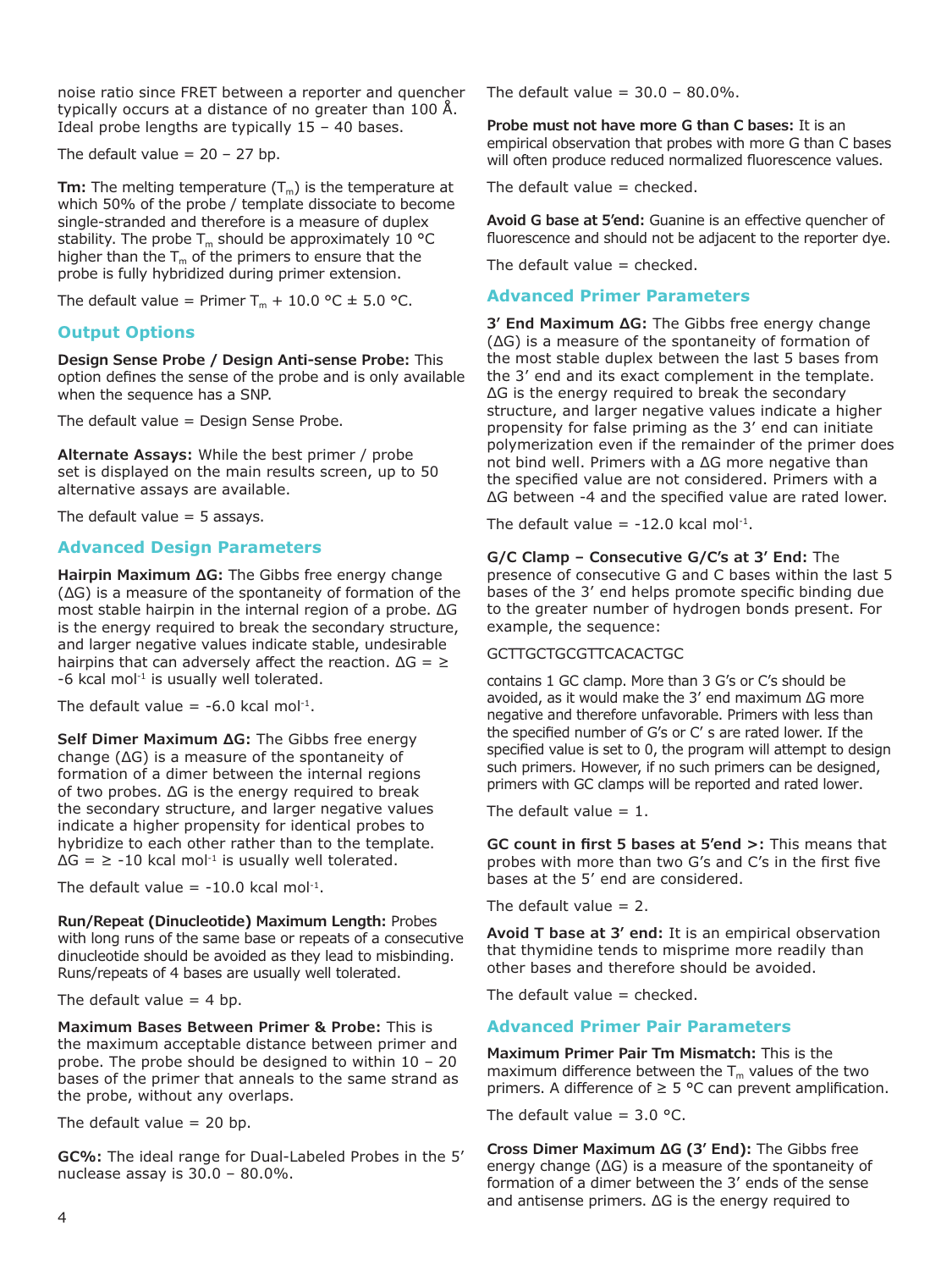break the secondary structure, and larger negative values indicate a higher propensity for the sense and antisense primers to hybridize to each other rather than to the template.  $\Delta G = \ge -9$  kcal mol<sup>-1</sup> is usually well tolerated.

The default value =  $-9.0$  kcal mol<sup>-1</sup>.

## **Reaction Conditions**

**Primer Concentration:** The default value = 250.0 nM. **Probe Concentration:** The default value = 100.0 nM.

**Monovalent Ion Concentration:** This is the concentration of all monovalent ions, e.g. K+ (potassium ion), present in the reaction mixture.  $K^+$  encourages annealing by reducing charge repulsion between the negatively charged primers/probe and template backbones.

The default value  $= 100.0$  mM.

**Free Mg++ Ion Concentration:** This is the concentration of  $Mq^{2+}$  (magnesium ion) in the reaction mixture. Mq<sup>2+</sup> is a cofactor required by thermostable DNA polymerases.

The default value  $= 5.0$  mM.

**Total Na[+] Equivalent:** The sodium equivalent is calculated as follows:

 $[Na^+]$  = Monovalent ion concentration + 4  $\times$  (Free  $Mg^{2+}$ <sup>1/2</sup> (all in molarity)

**Temperature for Free Energy Calculation:** This is used to calculate the Gibbs free energy (ΔG) in the formula: ΔG = ΔH - T ΔS.

The default value =  $25.0$  °C (298K).

# **Molecular Beacon**

# **Step 1 – Primers Design Template Structure Search Parameters**

**Monovalent Ion Concentration:** This is the

concentration of all monovalent ions, e.g.  $K^+$ , present in the reaction mixture.  $K^+$  encourages annealing by reducing charge repulsion between the negatively charged primers/probe and template backbones.

The default value  $= 100.0$  mM.

**Free Mg++ Ion Concentration:** This is the concentration of  $Mq^{2+}$  (magnesium ion) in the reaction mixture. Mq<sup>2+</sup> is a cofactor required by thermostable DNA polymerases.

The default value =  $3.0 \text{ mM}$ .

**Folding Temperature:** This is the temperature at which the algorithm searches for secondary structures along the template. Ideally, the temperature should be set to that used for the extension phase of the amplification reaction.

The default value =  $55.0$  °C.

**Search Range:** This is the length of the template that is searched for secondary structures, which might form during the extension phase of the amplification reaction. The minimum searchable length is 50 bases.

```
Maximum Range = 1200 bases.
```
# **Oligo Search Range**

**Sense Primer Search Range:** Provides control as to where the sense primer is designed along the template, e.g. if the template is 1500 bases and the sense primer search range is set to  $1 - 200$ , the sense primer will be designed in that range. The antisense primer will be designed elsewhere along the template, avoiding the first 200 bases.

**Anti-Sense Primer Search Range:** Provides control as to where the antisense primer is designed along the template, e.g. if the template is 1500 bases and the antisense primer search range is set to 1300 –1500, the antisense primer will be designed in that range. The sense primer will be designed elsewhere along the template, avoiding the last 200 bases.

**Amplicon Search Range:** Provides control as to which part of the template undergoes amplification. The 5' ends of each primer are the ends of the amplicon.

## **Primer Parameters**

**Tm:** The melting temperature  $(T_m)$  is the temperature at which 50% of the primer/template dissociates to become single-stranded and therefore is a measure of duplex stability. Primers with a  $T_m$  in the range of 50 – 60 °C typically produce the best results.

The default value =  $55.0 \pm 5.0$  °C. OligoArchitect Online will identify primers for all sequences as close as possible to the specified value of the  $T_m$ . When a value for  $T_m$  is manually selected, the option to adjust the default annealing temperature  $(T_a)$  is eliminated.  $T_m$  values are calculated using the nearest neighbor formula with SantaLucia values (PNAS, Vol. 95, pp. 1460 – 1465, February 1998).

**Ta:** The annealing temperature  $(T_a)$  chosen for a particular PCR protocol depends on the length and GC content of the primers. As a rule of thumb, the  $T_a$  is 5 °C below the lowest  $T_m$  of the pair of primers. If the  $T_a$  is too low, secondary annealing will cause mismatches, leading to nonspecific amplification. If the  $T<sub>s</sub>$  is too high, reduced annealing will lead to low amplification. The formula is as follows:

 $T_a = [0.3 \times T_m(primer)] + [0.7 \times T_m(product)] - 14.9$ 

 $T_m(primer) = T_m$  of the less stable primer-template pair

 $T_m$ (product) =  $T_m$  of the PCR amplicon

The default value =  $55.0 \pm 5.0$  °C. The tool will identify primers for all sequences as close as possible to the specified template  $T_a$ . The option to adjust the primer melting temperature  $(T_m)$  is not available when the default  $T_a$  remains selected.

**Length:** Since there are primarily four bases (A, C, G, T) in any natural DNA template sequence, an 18 base sequence will statistically be present only once in every 418 bases or approximately 69 billion. Therefore, a primer of 18 bases should be complex enough to minimize secondary annealing. Likewise, primers longer than approximately 25 bases generally do not show higher specificity.

The default value  $= 18 - 25$  bp.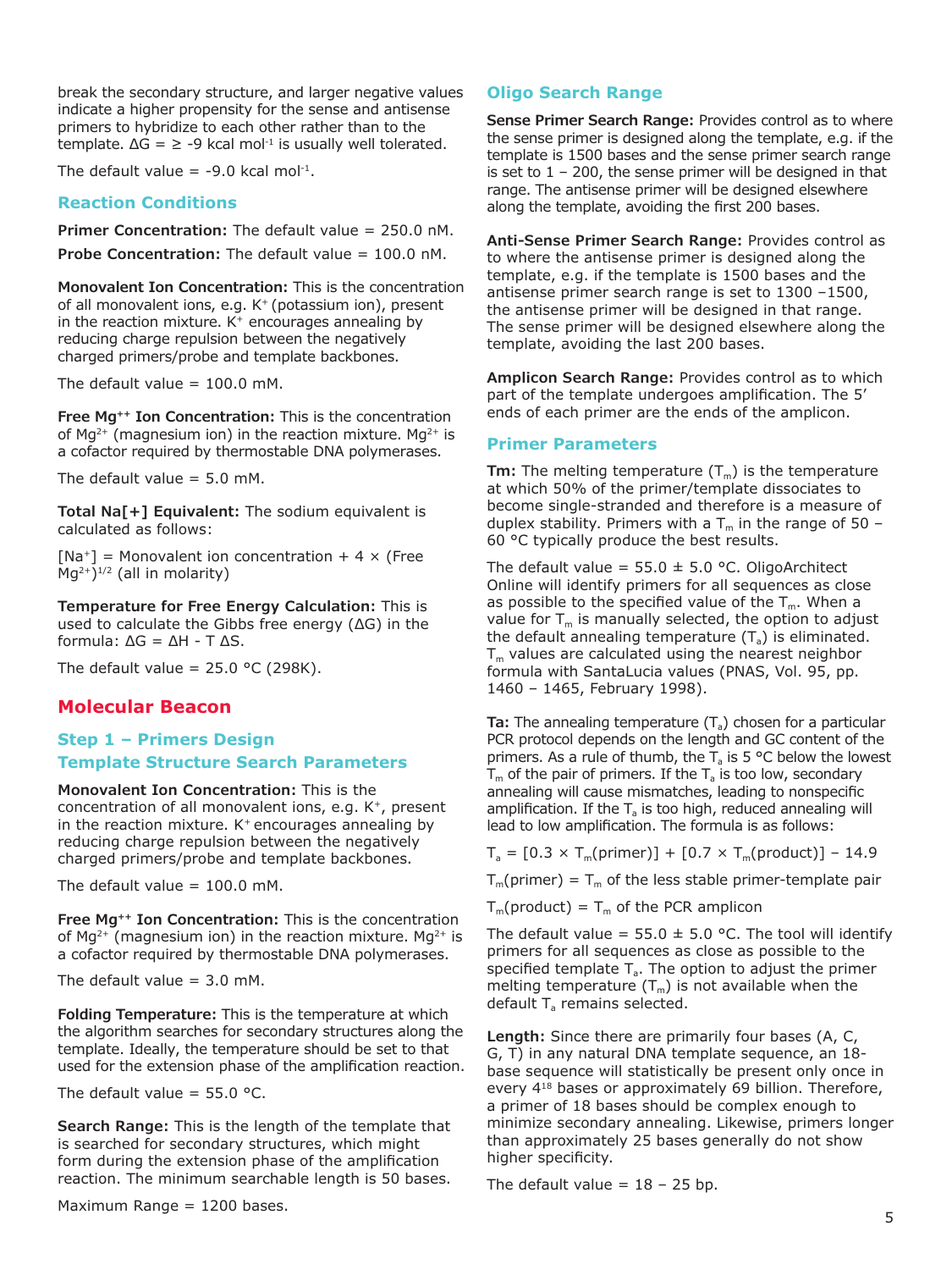**Amplicon Length:** Typically, chosen lengths to be amplified are > 500 bases for traditional PCR and 100 – 200 bases for qPCR. The formula is as follows:

Amplicon Length = (position of antisense primer  $$ position of sense primer) + 1

The default value  $= 100 - 200$  bp.

## **Advanced Primer Parameters**

**Hairpin Maximum ΔG (3' End):** The Gibbs free energy change (ΔG) is a measure of the spontaneity of formation of the most stable hairpin that is acceptable at the 3' end. ΔG is the energy required to break the secondary structure, and larger negative values indicate stable, undesirable hairpins that can adversely affect the reaction.  $\Delta G = \ge -3$  kcal mol<sup>-1</sup> is usually well tolerated.

The default value =  $-3.0$  kcal mol<sup>-1</sup>.

**Hairpin Maximum ΔG (Internal):** The Gibbs free energy change (ΔG) is a measure of the spontaneity of formation of the most stable hairpin in the internal region of a primer. ΔG is the energy required to break the secondary structure, and larger negative values indicate stable, undesirable hairpins that can adversely affect the reaction.  $\Delta G = \ge -5$  kcal mol<sup>-1</sup> is usually well tolerated.

The default value =  $-5.0$  kcal mol<sup>-1</sup>.

**3' End Maximum ΔG:** The Gibbs free energy change (ΔG) is a measure of the spontaneity of formation of the most stable duplex between the last 5 bases from the 3' end and its exact complement in the template. ΔG is the energy required to break the secondary structure, and larger negative values indicate a higher propensity for false priming as the 3' end can initiate polymerization even if the remainder of the primer does not bind well. Primers with a ΔG more negative than the specified value are not considered. Primers with a ΔG between -4 and the specified value are rated lower.

The default value =  $-12.0$  kcal mol<sup>-1</sup>.

**Self Dimer Maximum ΔG (3' End):** The Gibbs free energy change (ΔG) is a measure of the spontaneity of formation of a dimer between the 3' ends of two samesense primers. ΔG is the energy required to break the secondary structure, and larger negative values indicate a higher propensity for identical primers to hybridize to each other rather than to the template. ΔG  $=$   $\ge$  -6 kcal mol<sup>-1</sup> is usually well tolerated.

The default value =  $-6.0$  kcal mol<sup>-1</sup>.

**Self Dimer Maximum ΔG (Internal):** The Gibbs free energy change (ΔG) is a measure of the spontaneity of formation of a dimer between the internal regions of two same-sense primers. ΔG is the energy required to break the secondary structure, and larger negative values indicate a higher propensity for identical primers to hybridize to each other rather than to the template.  $\Delta G = \ge -8$  kcal mol<sup>-1</sup> is usually well tolerated.

The default value =  $-8.0$  kcal mol<sup>-1</sup>.

**Run/Repeat (Dinucleotide) Maximum Length:** Primers with long runs of the same base or repeats of a consecutive dinucleotide should be avoided as they lead to mispriming.

Runs/repeats of 5 bases are usually well tolerated.

The default value  $=$  5 bp.

**GC clamp – Consecutive G/C's at 3' end:** The presence of consecutive G and C bases within the last 5 bases of the 3' end help promote specific binding due to the greater number of hydrogen bonds present. For example, the sequence:

#### GCTTGCTGCGTTCACACTGC

contains 1 GC clamp. More than 3 G's or C's should be avoided, as it will make the 3' end maximum ΔG more negative and therefore unfavorable. Primers with less than the specified number of G's or C's are rated lower. If the specified value is set to 0, the tool will attempt to design such primers. However, if no such primers can be designed, primers with GC clamps will be reported and rated lower.

The default value  $= 1$ .

# **Advanced Primer Pair Parameters**

**Maximum Ambiguous Bases in Amplicon:** This is the number of ambiguous bases tolerated in the amplicon.

The default value  $= 0$ .

**Maximum Primer Pair Tm Mismatch:** This is the maximum difference between the  $T_m$  values of the two primers. A difference of  $\geq 4$  °C can prevent amplification.

The default value =  $4.0$  °C.

**Cross Dimer Maximum ΔG (3' End):** The Gibbs free energy change (ΔG) is a measure of the spontaneity of formation of a dimer between the 3' ends of the sense and antisense primers. ΔG is the energy required to break the secondary structure, and larger negative values indicate a higher propensity for the sense and antisense primers to hybridize to each other rather than to the template.  $\Delta G = \ge -7$  kcal mol<sup>-1</sup> is usually well tolerated.

The default value =  $-7.0$  kcal mol<sup>-1</sup>.

**Cross Dimer Maximum ΔG (Internal):** The Gibbs free energy change (ΔG) is a measure of the spontaneity of formation of a dimer between the internal regions of the sense and antisense primers. ΔG is the energy required to break the secondary structure, and larger negative values indicate a higher propensity for the sense and antisense primers to hybridize to each other rather than to the template.  $\Delta G = \ge -8$  kcal mol<sup>-1</sup> is usually well tolerated.

The default value =  $-8.0$  kcal mol<sup>-1</sup>.

#### **Reactions Conditions**

**Nucleic Acid Concentration:** This is the concentration of the primers.

The default value  $= 250.0$  nM.

**Monovalent Ion Concentration:** This is the concentration of all monovalent ions, e.g. K+, present in the reaction mixture.  $K<sup>+</sup>$  encourages annealing by reducing charge repulsion between the negatively charged primers/probe and template backbones.

The default value =  $100.0 \text{ mM}$ .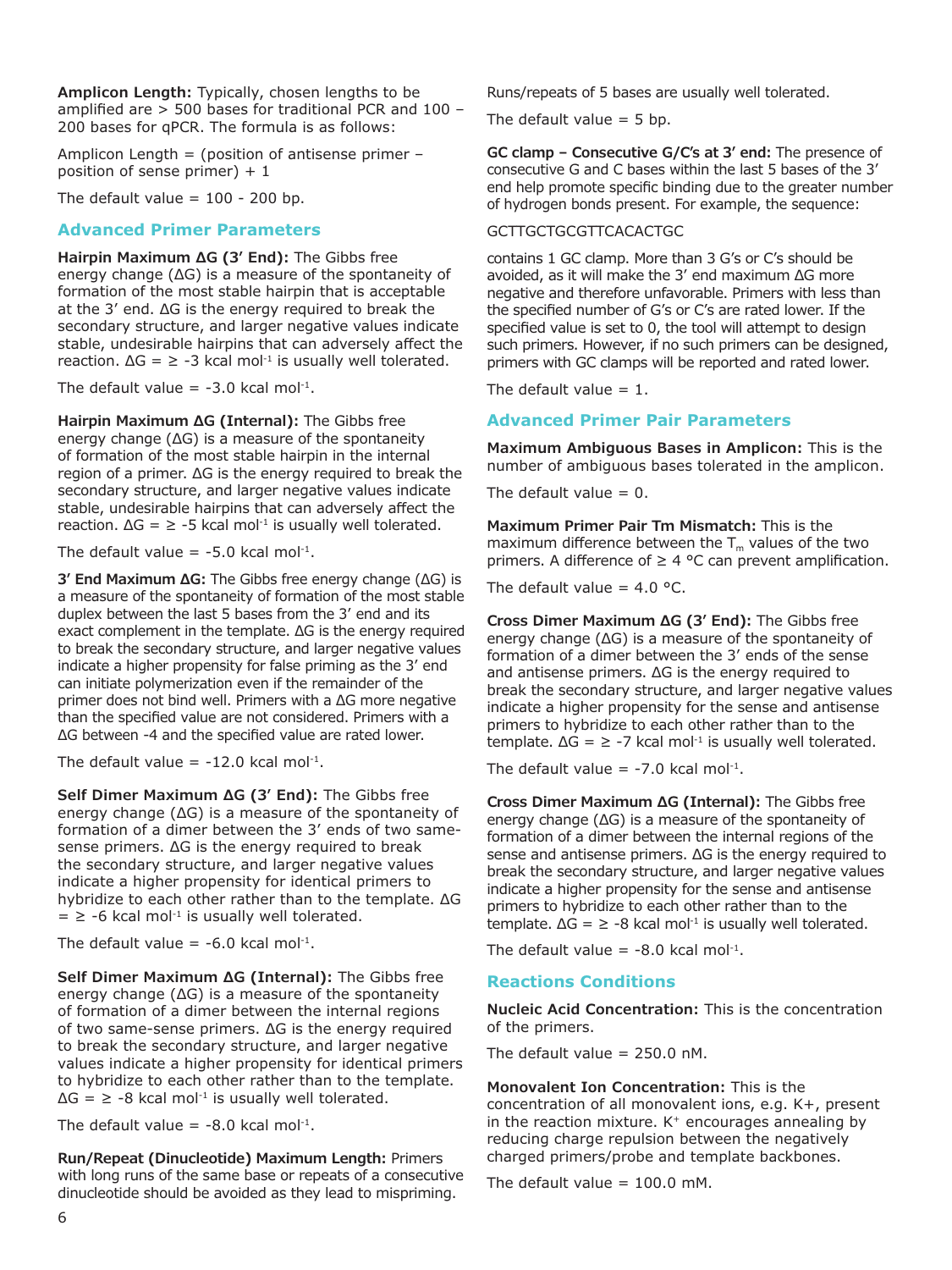**Free Mg++ Ion Concentration:** This is the concentration of Mg<sup>2+</sup> (magnesium ion) in the reaction mixture. Mg<sup>2+</sup> is a cofactor required by thermostable DNA polymerases.

The default value  $= 3.0$  mM.

**Total Na[+] Equivalent:** The sodium equivalent is calculated as follows:

 $[Na^+]$  = Monovalent ion concentration + 4  $\times$  (Free  $\overline{M}q^{2+\overline{)}}^{1/2}$  (all in molarity)

**Temperature for Free Energy Calculation:** This is used to calculate the Gibbs free energy (ΔG) for the primers in the formula: ΔG = ΔH - TΔS.

The default value =  $25.0$  °C (298K).

**Temperature for Beacon Free Energy Calculation:** This is used to calculate the Gibbs free energy (ΔG) for the stem region of the Molecular Beacon—designed in step 2—in the formula: ΔG = ΔH - TΔS.

The default value =  $55.0$  °C (328K).

# **Step 2 – Probe Design Oligo Search Range**

**Probe Search Range:** Provides control as to where the probe is designed along the template within the confines of the already designed sense and antisense primer positions, e.g. if the sense primer begins at position 200, and the antisense primer begins at position 300 (assume a 20mer, so, the sense primer ends at 220 and the antisense primer ends at 280), the probe location can be changed along those 60 bases (from position 220 to 280).

# **Probe Parameters**

**Length:** Non-modified probes shorter than 15 bases often lack specificity. Probes longer than 30 bases may not add any additional specificity. Therefore, typical probe lengths are  $15 - 30$  bases.

The default value =  $18 - 30$  bp.

**Probe Tm:** The melting temperature  $(T_m)$  is the temperature at which 50% of the loop region of the probe/template dissociates to become single-stranded and therefore is a measure of duplex stability. The probe  $T_m$  should be approximately 9 °C higher than the  $T_m$  of the primers to ensure that the probe is fully hybridized during primer extension.

The default value =  $T_a$  Opt of the primers + 9.0  $\pm$  6.0 °C.

**Beacon Tm:** The melting temperature  $(T_m)$  is the temperature at which 50% of the stem region of the probe/template dissociates to become single-stranded and therefore is a measure of duplex stability. The probe  $T_m$  should be approximately 9 °C higher than the  $T_m$  of the primers to ensure that the probe is fully hybridized during primer extension.

The default value =  $T_a$  Opt of the primers + 9.0  $\pm$  6.0 °C.

**Stem Sequence:** This is the sequence of the stem, the appropriate length of which is automatically selected by the algorithm.

The default values  $=$  CGCGA for 5 bases, CGCGAT for 6 bases, and CGCGATC for 7 bases.

## **Advanced Probe Parameters**

**Hairpin Maximum ΔG:** The Gibbs free energy change (ΔG) is a measure of the spontaneity of formation of the most stable alternative hairpin in the loop region. ΔG is the energy required to break the secondary structure, and larger negative values indicate stable, undesirable hairpins that can adversely affect the reaction.  $\Delta G = \ge -4$  kcal mol<sup>-1</sup> is usually well tolerated.

The default value =  $-4.0$  kcal mol<sup>-1</sup>.

**Self Dimer Maximum ΔG:** The Gibbs free energy change (ΔG) is a measure of the spontaneity of formation of a dimer between the internal regions of two probes. ΔG is the energy required to break the secondary structure, and larger negative values indicate a higher propensity for identical probes to hybridize to each other rather than to the template.  $\Delta G = \ge -7$  kcal mol<sup>-1</sup> is usually well tolerated.

The default value =  $-7.0$  kcal mol<sup>-1</sup>.

**Run/Repeat (Dinucleotide) Maximum Length:** Probes with long runs of the same base or repeats of a consecutive dinucleotide should be avoided as they lead to misbinding. Runs/repeats of 4 bases are usually well tolerated.

The default value  $=$  4 bp.

**Cross Dimer Maximum ΔG:** The Gibbs free energy change (ΔG) is a measure of the spontaneity of formation of a dimer between two different probes in a multiplex reaction. ΔG is the energy required to break the secondary structure, and larger negative values indicate a higher propensity for the two probes to hybridize to each other rather than to the template.  $\Delta G = \ge -7$  kcal mol<sup>-1</sup> is usually well tolerated.

The default value =  $-7.0$  kcal mol<sup>-1</sup>.

Multiplexing Not Currently Available

#### **Output Options**

**Design Sense Beacon / Design Anti-sense Beacon:** This option defines the sense of the probe and is only available when the sequence has a SNP.

The default value = Design Sense Beacon.

# **LightCycler® Probe**

# **Template Structure Search Parameters**

**Monovalent Ion Concentration:** This is the concentration of all monovalent ions, e.g. K+, present in the reaction mixture.  $K^+$  encourages annealing by reducing charge repulsion between the negatively charged primers/probes and template backbones.

The default value  $= 50.0$  mM.

**Free Mg++ Ion Concentration:** This is the concentration of Mg<sup>2+</sup> (magnesium ion) in the reaction mixture. Mg<sup>2+</sup> is a cofactor required by thermostable DNA polymerases.

The default value  $= 3.0$  mM.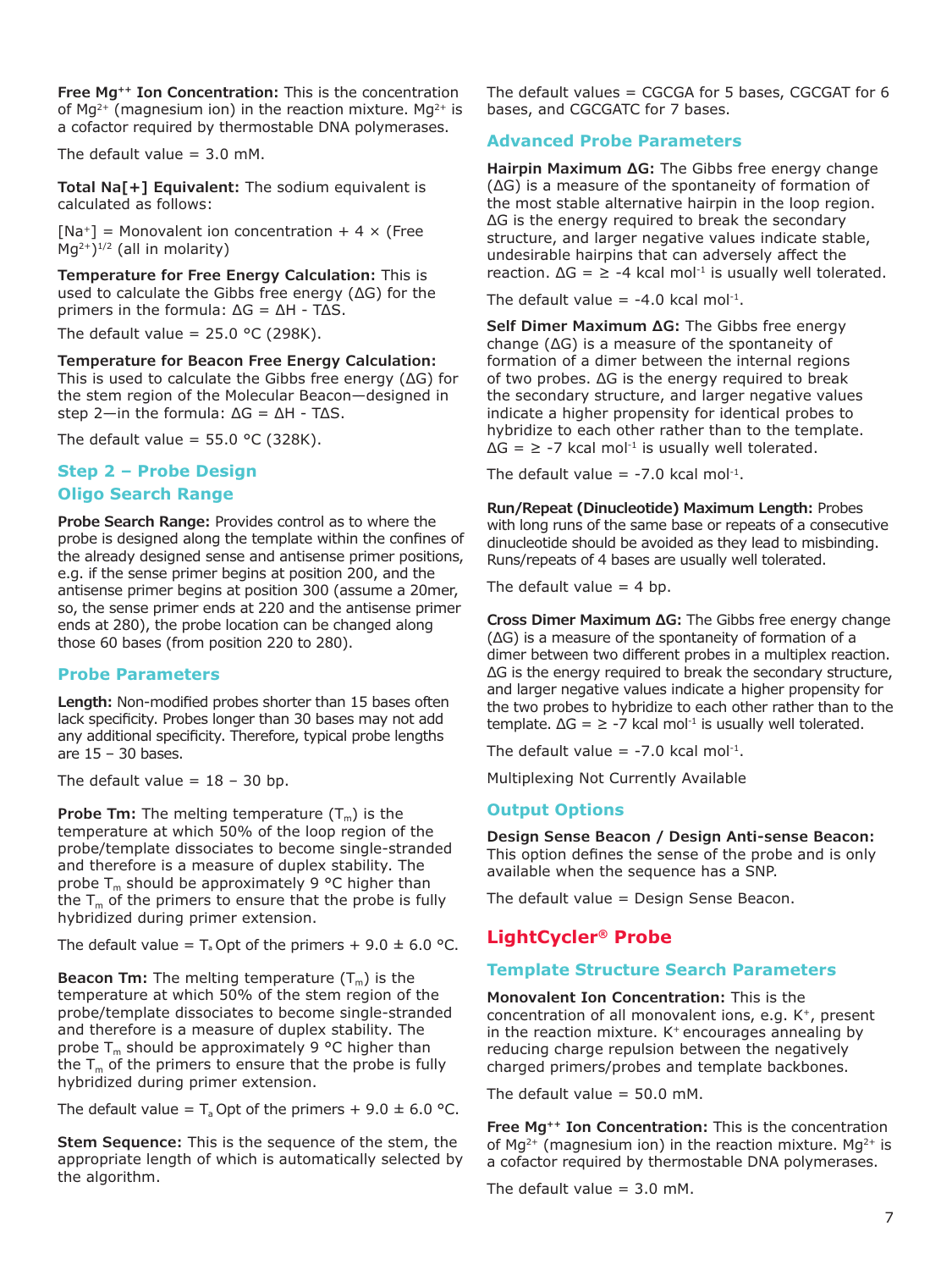**Folding Temperature:** This is the temperature at which the algorithm searches for secondary structures along the template. Ideally, the temperature should be set to that used for the extension phase of the amplification reaction.

The default value =  $55.0$  °C.

**Search Range:** This is the length of the template that is searched for secondary structures, which might form during the extension phase of the amplification reaction. The minimum searchable length is 50 bases.

Maximum Range = 1200 bases.

## **Oligo Search Range**

**Sense Primer Search Range:** Provides control as to where the sense primer is designed along the template, e.g. if the template is 1500 bases and the sense primer search range is set to  $1 - 200$ , the sense primer will be designed in that range. The anti-sense primer will be designed elsewhere along the template, avoiding the first 200 bases.

**Anti-Sense Primer Search Range:** Provides control as to where the Anti-sense primer is designed along the template, e.g. if the template is 1500 bases and the anti-sense primer search range is set to 1300 – 1500, the anti-sense primer will be designed in that range. The sense primer will be designed elsewhere along the template, avoiding the last 200 bases.

**Oligo Probe1 Search Range:** Provides control as to where Probe 1 is designed along the template, e.g. if the template is 1500 bases and Probe 1 search range is set to 650 – 850, the probe will be designed in that range. Probe 2 and the primers will be designed elsewhere along the template.

**Oligo Probe2 Search Range:** Provides control as to where Probe 2 is designed along the template, e.g. if the template is 1500 bases and Probe 2 search range is set to 850 – 1050, the probe will be designed in that range. Probe 1 and the primers will be designed elsewhere along the template.

**Amplicon Search Range:** Provides control as to which part of the template undergoes amplification. The 5' ends of each primer are the ends of the amplicon.

#### **Primer Parameters**

**Tm:** The melting temperature  $(T_m)$  is the temperature at which 50% of the primer/template dissociates to become single-stranded and therefore is a measure of duplex stability. Primers with a  $T_m$  in the range of 50 – 60 °C typically produce the best results.

The default value =  $55.0 \pm 5.0$  °C. OligoArchitect Online will identify primers for all sequences as close as possible to the specified value of the  $T_m$ . When a value for  $T_m$  is manually selected, the option to adjust the default annealing temperature  $(T_a)$  is eliminated.  $T<sub>m</sub>$  values are calculated using the nearest neighbor formula with SantaLucia values (PNAS, Vol. 95, pp. 1460 – 1465, February 1998).

**Length:** Since there are primarily four bases (A, C, G, T) in any natural DNA template sequence, an 18-base sequence will statistically be present only once in every  $4^{18}$ bases or approximately 69 billion.Therefore, a primer of 18 bases should be complex enough to minimize secondary annealing. Likewise, primers longer than approximately 22 bases generally do not show higher specificity.

The default value =  $18 - 22$  bp.

**Amplicon Length:** Typically, chosen lengths to be amplified are > 500 bases for traditional PCR and 100 – 200 bases for qPCR. The formula is as follows:

Amplicon Length = (position of antisense primer  $$ position of sense primer)  $+1$ 

The default value  $= 100 - 200$  bp.

# **Advanced Primer Parameters**

**Hairpin Maximum ΔG (3' End):** The Gibbs free energy change (ΔG) is a measure of the spontaneity of formation of the most stable hairpin that is acceptable at the 3' end. ΔG is the energy required to break the secondary structure, and larger negative values indicate stable, undesirable hairpins that can adversely affect the reaction.  $\Delta G = \ge -3$  kcal mol<sup>-1</sup> is usually well tolerated.

The default value  $= -3.0$  kcal mol<sup>-1</sup>.

**Hairpin Maximum ΔG (Internal):** The Gibbs free energy change (ΔG) is a measure of the spontaneity of formation of the most stable hairpin in the internal region of a primer. ΔG is the energy required to break the secondary structure, and larger negative values indicate stable, undesirable hairpins that can adversely affect the reaction.  $\Delta G = \ge -5$  kcal mol<sup>-1</sup> is usually well tolerated.

The default value =  $-5.0$  kcal mol<sup>-1</sup>.

**3' End Maximum ΔG:** The Gibbs free energy change (ΔG) is a measure of the spontaneity of formation of the most stable duplex between the last 5 bases from the 3' end and its exact complement in the template. ΔG is the energy required to break the secondary structure, and larger negative values indicate a higher propensity for false priming as the 3' end can initiate polymerization even if the remainder of the primer does not bind well. Primers with a ΔG more negative than the specified value are not considered. Primers with a ΔG between -4 and the specified value are rated lower.

The default value =  $-12.0$  kcal mol<sup>-1</sup>.

**Self Dimer Maximum ΔG (3' End):** The Gibbs free energy change (ΔG) is a measure of the spontaneity of formation of a dimer between the 3' ends of two samesense primers. ΔG is the energy required to break the secondary structure, and larger negative values indicate a higher propensity for identical primers to hybridize to each other rather than to the template. ΔG  $=$   $\ge$  -6 kcal mol<sup>-1</sup> is usually well tolerated.

The default value =  $-6.0$  kcal mol<sup>-1</sup>.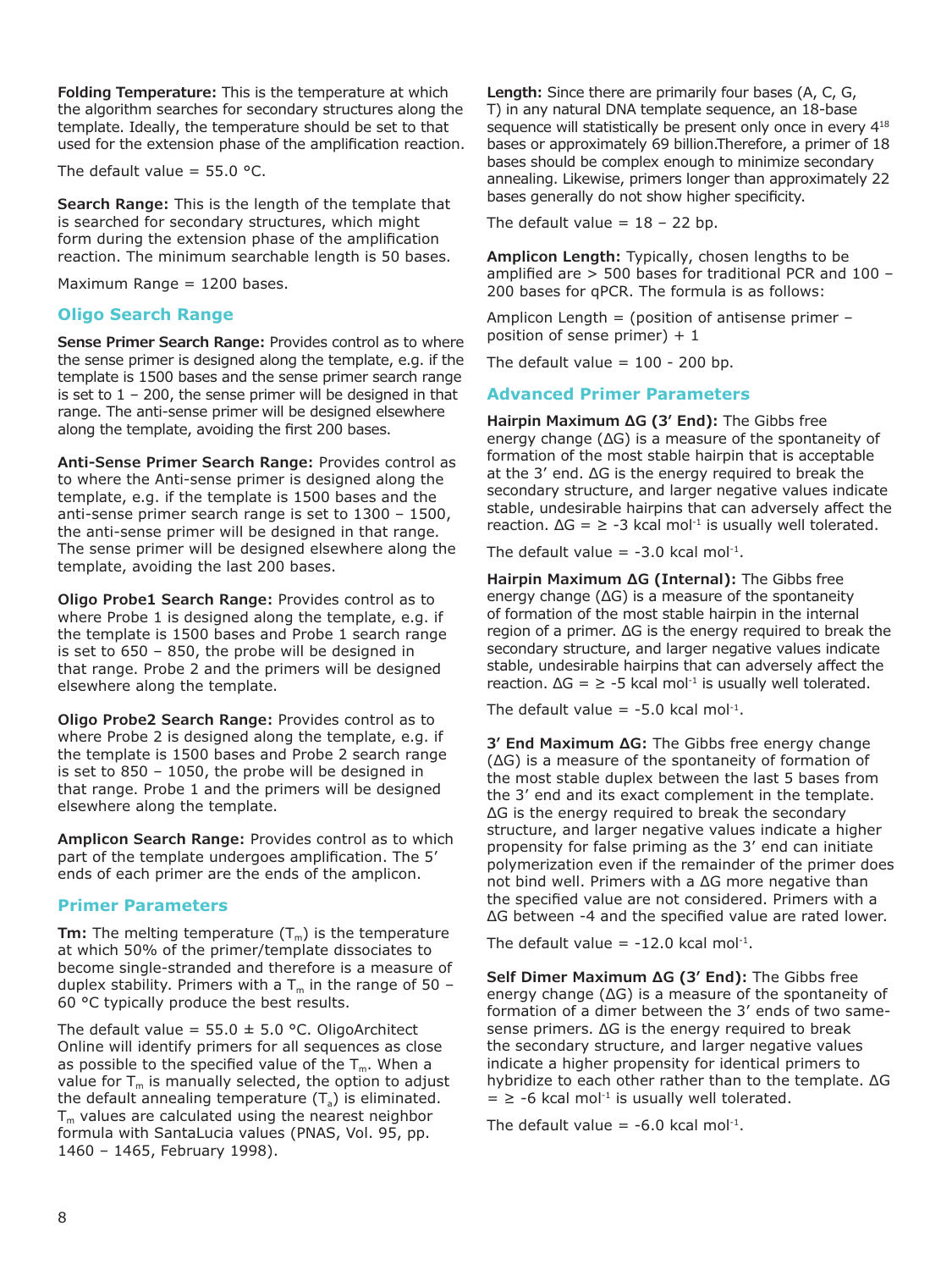**Self Dimer Maximum ΔG (Internal):** The Gibbs free energy change (ΔG) is a measure of the spontaneity of formation of a dimer between the internal regions of two same-sense primers. ΔG is the energy required to break the secondary structure, and larger negative values indicate a higher propensity for identical primers to hybridize to each other rather than to the template.  $\Delta G = \ge -8$  kcal mol<sup>-1</sup> is usually well tolerated.

The default value =  $-8.0$  kcal mol<sup>-1</sup>.

**Run/Repeat (Dinucleotide) Maximum Length:** Primers with long runs of the same base or repeats of a consecutive dinucleotide should be avoided as they lead to mispriming. Runs/repeats of 5 bases are usually well tolerated.

The default value  $=$  5 bp.

**GC clamp – Consecutive G/C's at 3' end:** The presence of consecutive G and C bases within the last 5 bases of the 3' end help promote specific binding due to the greater number of hydrogen bonds present. For example, the sequence:

#### GCTTGCTGCGTTCACACTGC

contains 1 GC clamp. More than 3 G's or C's should be avoided, as it will make the 3' end maximum ΔG more negative and therefore unfavorable. Primers with less than the specified number of G's or C' s are rated lower. If the specified value is set to 0, the tool will attempt to design such primers. However, if no such primers can be designed, primers with GC clamps will be reported and rated lower.

The default value  $= 2$ .

### **Advanced Primer Pair Parameters**

**Maximum Ambiguous Bases in Amplicon:** This is the number of ambiguous bases tolerated in the amplicon.

The default value  $= 0$ .

**Maximum Primer Pair Tm Mismatch:** This is the maximum difference between the  $T_m$  values of the two primers. A difference of  $\geq 4$  °C can prevent amplification.

The default value =  $4.0$  °C.

**Cross Dimer Maximum ΔG (3' End):** The Gibbs free energy change (ΔG) is a measure of the spontaneity of formation of a dimer between the 3' ends of the sense and antisense primers. ΔG is the energy required to break the secondary structure, and larger negative values indicate a higher propensity for the sense and antisense primers to hybridize to each other rather than to the template.  $\Delta G = \ge -7$  kcal mol<sup>-1</sup> is usually well tolerated.

The default value =  $-7.0$  kcal mol<sup>-1</sup>.

**Cross Dimer Maximum ΔG (Internal):** The Gibbs free energy change (ΔG) is a measure of the spontaneity of formation of a dimer between the internal regions of the sense and antisense primers. ΔG is the energy required to break the secondary structure, and larger negative values indicate a higher propensity for the sense and antisense primers to hybridize to each other rather than to the template.  $\Delta G = \ge -8$  kcal mol<sup>-1</sup> is usually well tolerated.

The default value =  $-8.0$  kcal mol<sup>-1</sup>.

#### **Probe Parameters**

**Length:** Non-modified probes shorter than 25 bases often lack specificity. Probes longer than 35 bases may not add any additional specificity. Therefore, typical probe lengths are 25 – 35 bases.

The default value  $= 25 - 35$  bp.

**Probe Tm:** The melting temperature  $(T_m)$  is the temperature at which 50% of the probe/template dissociates to become single-stranded and therefore is a measure of duplex stability. The probe  $T_m$  should be approximately 10 °C higher than the Tm of the primers to ensure that the probe is fully hybridized during primer extension.

The default value = Primer  $T_m + 8.0$  °C  $\pm$  3.0 °C.

**Tm difference between the probes:** This is the difference between the  $T_m$  of the Probe 1 and Probe 2.

The default value =  $5.0$  to  $8.0$  °C.

#### **Advanced Probe Parameters**

**Hairpin Maximum ΔG:** The Gibbs free energy change (ΔG) is a measure of the spontaneity of formation of the most stable hairpin in the internal region of a probe. ΔG is the energy required to break the secondary structure, and larger negative values indicate stable, undesirable hairpins that can adversely affect the reaction.  $\Delta G = \Sigma$ -3 kcal mol<sup>-1</sup> is usually well tolerated.

The default value =  $-3.0$  kcal mol<sup>-1</sup>.

**Self Dimer Maximum ΔG:** The Gibbs free energy change (ΔG) is a measure of the spontaneity of formation of a dimer between two probes. ΔG is the energy required to break the secondary structure, and larger negative values indicate a higher propensity for identical probes to hybridize to each other rather than to the template.  $\Delta G =$  $\ge$  -6 kcal mol<sup>-1</sup> is usually well tolerated.

The default value =  $-6.0$  kcal mol<sup>-1</sup>.

**Run/Repeat (Dinucleotide) Maximum Length:** Probes with long runs of the same base or repeats of a consecutive dinucleotide should be avoided as they lead to misbinding. Runs/repeats of 4 bases are usually well tolerated.

The default value  $=$  4 bp.

**Multiplex Maximum ΔG:** The Gibbs free energy change (ΔG) is a measure of the spontaneity of formation of a dimer between two different probes in a multiplex reaction. ΔG is the energy required to break the secondary structure, and larger negative values indicate a higher propensity for the two probes to hybridize to each other rather than to the template.  $\Delta G = \ge -6$  kcal mol<sup>-1</sup> is usually well tolerated.

The default value =  $-6.0$  kcal mol<sup>-1</sup>.

Multiplexing Not Currently Available

**Avoid G base toward the fluorophore end:** Guanine is an effective quencher of fluorescence and should not be adjacent to the reporter dye.

The default value  $=$  checked.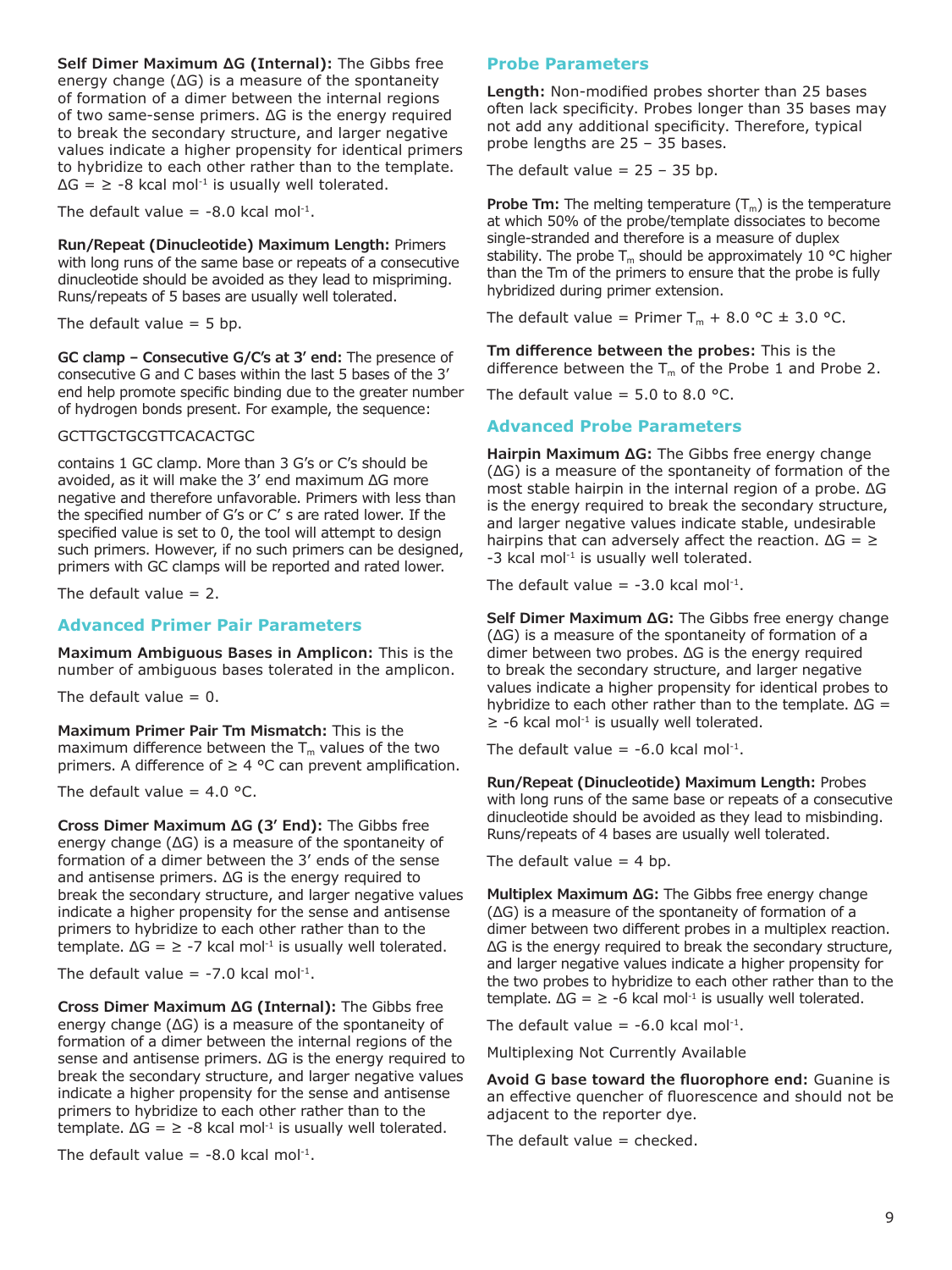## **Output Options**

**Design Sense Probe / Design Anti-sense Probe:** This option defines the sense of the probe.

The default value = Design Sense Probe.

### **Reactions Conditions**

**Nucleic Acid Concentration:** This is the concentration of the Primers and probes.

The default value  $= 250$  nM.

**Monovalent Ion Concentration:** This is the concentration of all monovalent ions, e.g. K+, present in the reaction mixture.  $K^+$  encourages annealing by reducing charge repulsion between the negatively charged primers/probes and template backbones.

The default value  $= 50.0$  mM.

**Free Mg++ Ion Concentration:** This is the concentration of  $Mq^{2+}$  (magnesium ion) in the reaction mixture. Mq<sup>2+</sup> is a cofactor required by thermostable DNA polymerases.

The default value  $= 3.0$  mM.

**Total Na[+] Equivalent:** The sodium equivalent is calculated as follows:

 $[Na^+]$  = Monovalent ion concentration + 4  $\times$  (Free  $Mq^{2+}$ )<sup>1/2</sup> (all in molarity)

**Temperature for Free Energy Calculation:** This is used to calculate the overall Gibbs free energy (ΔG) in the formula: ΔG = ΔH - TΔS.

The default value =  $25.0$  °C (298K).

# **Scorpions™ Probe**

**Technical Note:** this module is for the uni-molecular Scorpions detection chemistry; it does not support bi-molecular designs.

**Terminology Note:** since the Scorpions Probe consists of two moieties with different functions that are conjugated to each other 1) the stem-loop region with the reporter and quencher dyes is referred to as 'Beacon' and 2) the primer region is referred to as 'SC Primer.' Also, in addition to the Scorpions Probe, this particular detection chemistry makes use of a standard PCR primer, which is referred to as 'Standard Primer.

#### **Template Structure Search Parameters**

**Monovalent Ion Concentration:** This is the concentration of all monovalent ions, e.g. K<sup>+</sup>, present in the reaction mixture.  $K^+$  encourages annealing by reducing charge repulsion between the negatively charged primer/probe:primer and template backbones.

The default value  $= 50.0$  mM.

**Free Mg++ Ion Concentration:** This is the concentration of Mg<sup>2+</sup> (magnesium ion) in the reaction mixture. Mg<sup>2+</sup> is a cofactor required by thermostable DNA polymerases.

The default value  $= 2.5$  mM.

**Folding Temperature:** This is the temperature at which the algorithm searches for secondary structures along the template. Ideally, the temperature should be set to that used for the extension phase of the amplification reaction.

The default value =  $55.0$  °C.

**Search Range:** This is the length of the template that is searched for secondary structures, which might form during the extension phase of the amplification reaction. The minimum searchable length is 50 bases.

Maximum Range = 1200 bases.

# **Oligo Search Range**

**Scorpions Primer Search Range:** Provides control as to where the SC Primer is designed along the template, e.g. if the template is 1500 bases and the SC Primer search range is set to  $1 - 200$ , the SC Primer will be designed in that range. The Standard Primer will be designed elsewhere along the template, avoiding the first 200 bases.

**Standard Primer Search Range:** Provides control as to where the Standard Primer is designed along the template, e.g. if the template is 1500 bases and the Standard Primer search range is set to 1300 – 1500, the Standard Primer will be designed in that range. The SC Primer will be designed elsewhere along the template, avoiding the last 200 bases.

**Amplicon Search Range:** Provides control as to which part of the template undergoes amplification. The 5' ends of each primer are the ends of the amplicon.

**Scorpions Probe Search Range:** Provides control as to where the Beacon is designed along the template, e.g. if the template is 1500 bases and the Beacon search range is set to 650 – 850, the Beacon will be designed in that range. The SC Primer is attached and will therefore bind in the same region. The Standard Primer will be elsewhere along the template.

#### **Primer Parameters**

**Tm:** The melting temperature  $(T_m)$  is the temperature at which 50% of the primer/template dissociates to become single-stranded and therefore is a measure of duplex stability. Primers with a  $T_m$  in the range of 50 – 70 °C typically produce the best results.

The default value =  $65.0 \pm 5.0$  °C. OligoArchitect Online will identify primers for all sequences as close as possible to the specified value of the  $T_m$ . When a value for  $T_m$  is manually selected, the option to adjust the default annealing temperature  $(T_a)$  is eliminated.  $T_m$  values are calculated using the nearest neighbor formula with SantaLucia values (PNAS, Vol. 95, pp. 1460 – 1465, February 1998).

**Ta:** The annealing temperature  $(T_a)$  chosen for a particular PCR protocol depends on the length and GC content of the primers. As a rule of thumb, the  $T_a$  is 5 °C below the lowest  $T_m$  of the pair of primers. If the  $T_a$ is too low, secondary annealing will cause mismatches, leading to nonspecific amplification. If the  $T_a$  is too high, reduced annealing will lead to low amplification. The formula is as follows:

 $T_a = [0.3 \times T_m(primer)] + [0.7 \times T_m(product)] - 14.9$ 

 $T_m$ (primer) =  $T_m$  of the less stable primer-template pair

 $T_m$ (product) =  $T_m$  of the PCR amplicon

The default value =  $58.0 \pm 10.0$  °C. The tool will identify primers for all sequences as close as possible to the specified template  $T_a$ . The option to adjust the primer melting temperature  $(T_m)$  is not available when the default  $T<sub>a</sub>$  remains selected.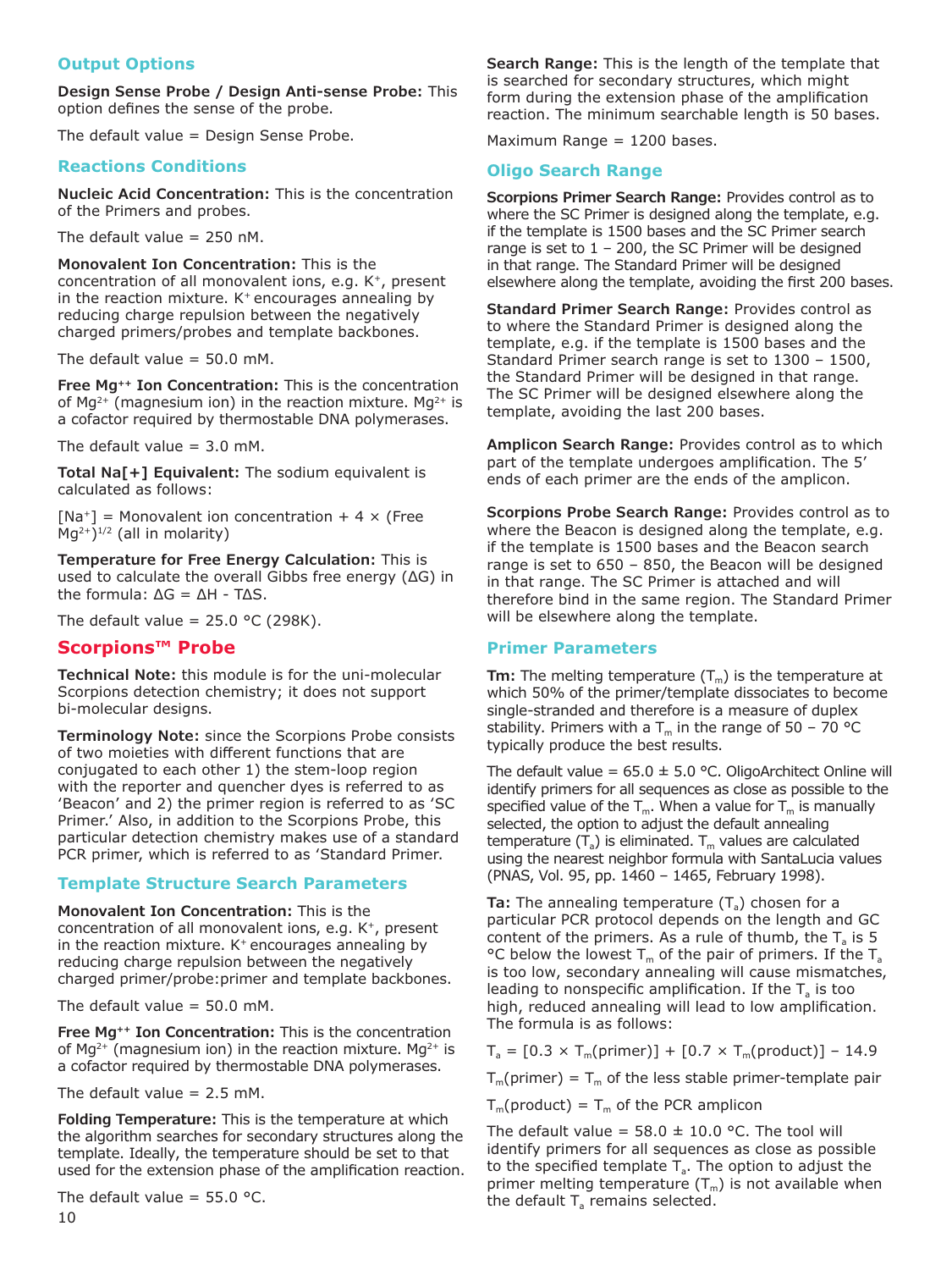**Length:** Since there are primarily four bases (A, C, G, T) in any natural DNA template sequence, an 18-base sequence will statistically be present only once in every 4<sup>18</sup> bases or approximately 69 billion. Therefore, a primer of 18 bases should be complex enough to minimize secondary annealing. Likewise, primers longer than approximately 28 bases generally do not show higher specificity.

The default value =  $16 - 28$  bp.

**Amplicon Length:** Typically, chosen lengths to be amplified are > 500 bases for traditional PCR and 50 – 200 bases for qPCR. The formula is as follows:

Amplicon Length = (position of antisense primer – position of sense primer)  $+1$ 

The default value  $= 50 - 150$  bp.

#### **Advanced Primer Parameters**

**Hairpin Maximum ΔG (3' End):** The Gibbs free energy change (ΔG) is a measure of the spontaneity of formation of the most stable hairpin that is acceptable at the 3' end. ΔG is the energy required to break the secondary structure, and larger negative values indicate stable, undesirable hairpins that can adversely affect the reaction.  $\Delta G = \ge -2$  kcal mol<sup>-1</sup> is usually well tolerated.

The default value =  $-2.0$  kcal mol<sup>-1</sup>.

**Hairpin Maximum ΔG (Internal):** The Gibbs free energy change (ΔG) is a measure of the spontaneity of formation of the most stable hairpin in the internal region of a primer. ΔG is the energy required to break the secondary structure, and larger negative values indicate stable, undesirable hairpins that can adversely affect the reaction.  $\Delta G = \ge -3$  kcal mol<sup>-1</sup> is usually well tolerated.

The default value =  $-3.0$  kcal mol<sup>-1</sup>.

**3' End Maximum ΔG:** The Gibbs free energy change (ΔG) is a measure of the spontaneity of formation of the most stable duplex between the last 5 bases from the 3' end and its exact complement in the template. ΔG is the energy required to break the secondary structure, and larger negative values indicate a higher propensity for false priming as the 3' end can initiate polymerization even if the remainder of the primer does not bind well. Primers with a ΔG more negative than the specified value are not considered. Primers with a ΔG between -4 and the specified value are rated lower.

The default value =  $-10.0$  kcal mol<sup>-1</sup>.

**Self Dimer Maximum ΔG (3' End):** The Gibbs free energy change (ΔG) is a measure of the spontaneity of formation of a dimer between the 3' ends of two samesense primers. ΔG is the energy required to break the secondary structure, and larger negative values indicate a higher propensity for identical primers to hybridize to each other rather than to the template. ΔG  $=$   $\ge$  -5 kcal mol<sup>-1</sup> is usually well tolerated.

The default value =  $-5.0$  kcal mol<sup>-1</sup>.

**Self Dimer Maximum ΔG (Internal):** The Gibbs free energy change (ΔG) is a measure of the spontaneity of formation of a dimer between the internal regions of two same-sense primers. ΔG is the energy required to break the secondary structure, and larger negative

values indicate a higher propensity for identical primers to hybridize to each other rather than to the template.  $\Delta G = \ge -6$  kcal mol<sup>-1</sup> is usually well tolerated.

The default value =  $-6.0$  kcal mol<sup>-1</sup>.

**Run/Repeat (Dinucleotide) Maximum Length:** Primers with long runs of the same base or repeats of a consecutive dinucleotide should be avoided as they lead to mispriming. Runs/repeats of 4 bases are usually well tolerated.

The default value  $= 4$  bp.

**GC clamp – Consecutive G/C's at 3' end:** The presence of consecutive G and C bases within the last 5 bases of the 3' end help promote specific binding due to the greater number of hydrogen bonds present. For example, the sequence:

#### GCTTGCTGCGTTCACACTGC

contains 1 GC clamp. More than 3 G's or C's should be avoided, as it will make the 3' end maximum ΔG more negative and therefore unfavorable. Primers with less than the specified number of G's or C's are rated lower. If the specified value is set to 0, the tool will attempt to design such primers. However, if no such primers can be designed, primers with GC clamps will be reported and rated lower.

The default value  $= 2$ .

### **Advanced Primer Pair Parameters**

**Maximum Ambiguous Bases in Amplicon:** This is the number of ambiguous bases tolerated in the amplicon.

The default value  $= 0$ .

Maximum Primer Pair T<sub>m</sub> Mismatch: This is the maximum difference between the  $T_m$  values of the two primers. A difference of  $\geq$  3 °C can prevent amplification.

The default value =  $3.0$  °C.

**Cross Dimer Maximum ΔG (3' End):** The Gibbs free energy change (ΔG) is a measure of the spontaneity of formation of a dimer between the 3' ends of the SC Primer and Standard Primer. ΔG is the energy required to break the secondary structure, and larger negative values indicate a higher propensity for the Scorpions and standard primers to hybridize to each other rather than to the template.  $\Delta G = \ge -5$  kcal mol<sup>-1</sup> is usually well tolerated.

The default value =  $-5.0$  kcal mol<sup>-1</sup>.

**Cross Dimer Maximum ΔG (Internal):** The Gibbs free energy change (ΔG) is a measure of the spontaneity of formation of a dimer between the internal regions of the SC Primer and Standard Primer. ΔG is the energy required to break the secondary structure, and larger negative values indicate a higher propensity for the Scorpions and standard primers to hybridize to each other rather than to the template.  $\Delta G = \ge -6$  kcal mol<sup>-1</sup> is usually well tolerated.

The default value  $= -6.0$  kcal mol<sup>-1</sup>.

#### **Probe Parameters**

**Length:** Non-modified probes shorter than 14 bases often lack specificity. Probes longer than 26 bases may not add any additional specificity. Therefore, typical probe lengths are 14 – 26 bases.

The default value =  $14 - 26$  bp.